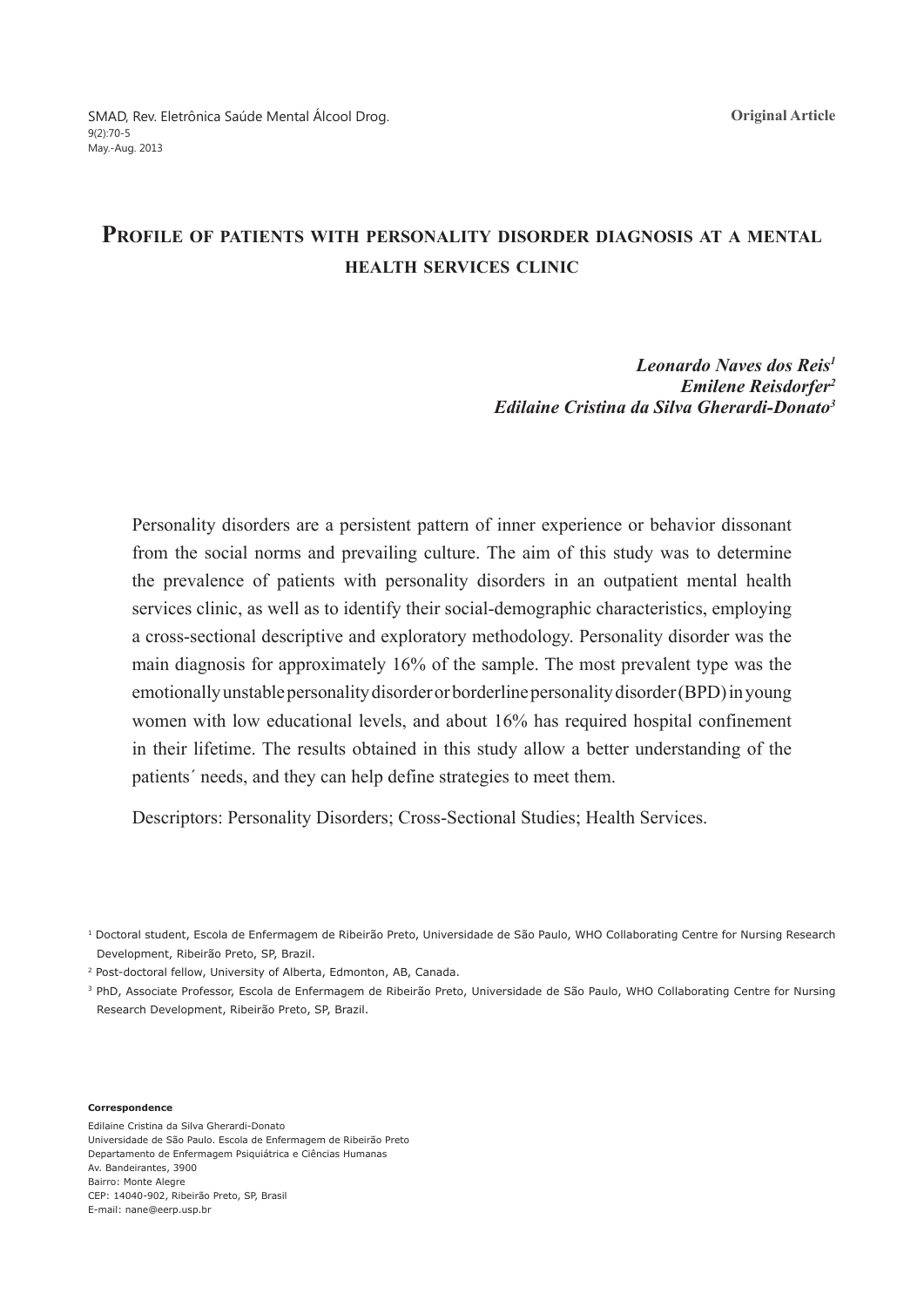## **Perfil dos usuários com diagnóstico de transtornos de personalidade de um serviço de saúde mental**

Os transtornos de personalidade constituem um padrão persistente de vivência íntima ou comportamento destoante das normas sociais e da cultura vigente. O objetivo deste trabalho foi verificar a prevalência de portadores de transtornos de personalidade em um serviço ambulatorial de saúde mental, bem como identificar suas características sociodemográficas. Realizou-se estudo transversal, descritivo e exploratório. Aproximadamente 16% apresentaram como diagnóstico principal transtorno de personalidade. O tipo mais prevalente foi o transtorno de personalidade emocionalmente instável ou borderline, em mulheres, jovens, com baixa escolaridade e cerca de 16% já necessitaram de uma internação hospitalar na vida. Os resultados obtidos neste estudo permitem melhor compreensão das necessidades dos usuários e podem auxiliar na definição de estratégias de atendimento.

Descritores: Transtornos da Personalidade; Estudos Transversais; Serviços de Saúde.

### **Perfil de los usuarios con diagnóstico de trastornos de personalidad de un servicio de salud mental**

Los trastornos de personalidad constituyen una calidad persistente de vivencia íntima o comportamiento distinto de las normas sociales y de la cultura vigente. El objetivo de este trabajo fue verificar la superioridad de portadores de trastornos de personalidad en un servicio de ambulatorio de salud mental, así como identificar sus características socio-demográficas. Se realizó un estudio transversal descriptivo y exploratorio. Aproximadamente 16% presentaron como diagnóstico principal trastorno de personalidad. El tipo más prevalente fue el trastorno de personalidad emocionalmente inestable o borderline, en mujeres, jóvenes, con baja escolaridad y cerca del 16% ya necesitaron una internación hospitalaria en la vida. Los resultados logrados en eses estudio permiten una mejor comprensión de las necesidades de los usuarios y pueden auxiliar en la definición de estrategias de servicio.

Descriptores: Trastornos de la Personalidad; Estudios Transversales; Servicios de Salud.

### **Introduction**

Mental disorders belong to the chronic noncommunicable class of diseases; they are a global health problem and a threat to the health and human development, especially in underdeveloped and developing countries. In 2001, 450 million people suffered from mental disorders, caused by the interaction between genetic and environmental factors<sup>(1)</sup>

Among mental disorders, the personality and adult behavior distortions category is distinctive because it contains the different types of personality disorders, such as habit and impulse disorder, gender identity and sexual preference disorders<sup>(2)</sup>.

Personality disorders are a persistent pattern of inner experience or behavior dissonant from the social norms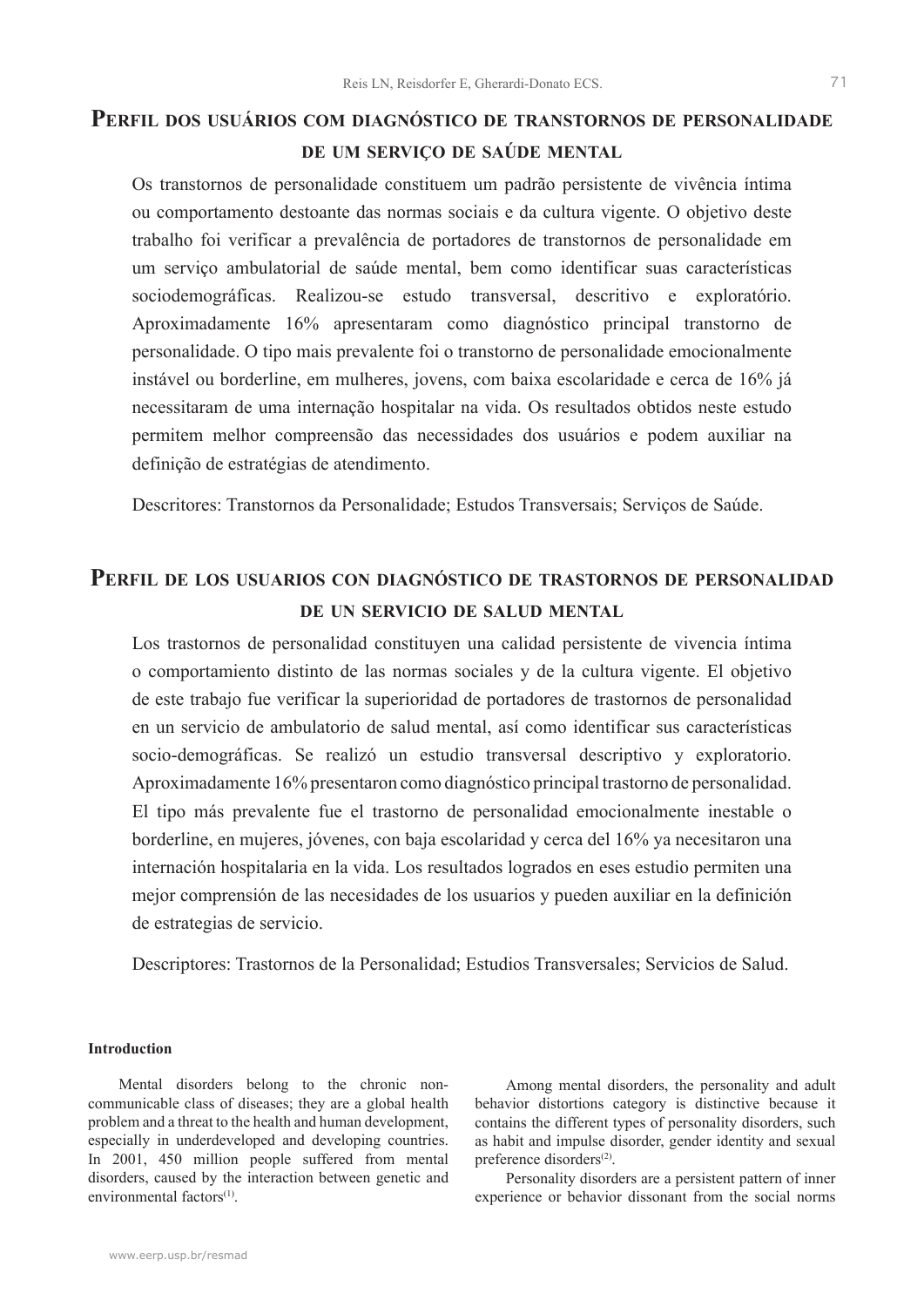and prevailing culture. They begin in adolescence or early adulthood, and they can be damaging and cause much suffering<sup>(3)</sup>.

In Brazil, a study conducted in 1985, demonstrated a 0.9% prevalence of personality disorders over the lifetime, and a predominance of females among those affected by the disease<sup>(4)</sup>.

Among the subtypes, the estimate for the prevalence of antisocial personality disorder in the general population is about 3% for men and 1% for women. As for the schizoid personality disorder, the estimated prevalence was between 3 and 7.5%. With regard to the schizotypal personality disorder, an estimated 3% of the populations suffer from it, and that between 2 and 3% are borderline; and it is twice as higher in women than men $(3)$ .

The creation of the National Health System in 1988, brought changes to the health care model, including the field of mental health<sup>(5)</sup>, with increasing efforts toward deinstitutionalization of patients with psychiatric disorders. In this changing context, one of the main challenges is to identify the profile of the patients, searching for a characterization that allows the better employment of the service<sup>(6)</sup>.

The epidemiological survey is a powerful strategy to increase knowledge regarding a population; it can provide data to pinpoint specificities of the public serviced and to demonstrate their health requirements. The importance of epidemiological studies in health services results from its ability to produce knowledge in the decision making process involved in the formulation of health policies, the organization of the system, and interventions aimed at solving specific problems $(7)$ .

In this context of action planning in mental health, it is necessary to know the actual demands that each disorder places in the service, considering the peculiarities of each pathology, such as the course of the disease, its social damages, and the treatment recommended. This perspective allows for improvements in the mental health services, especially at the secondary care levels, in the case of this work, in terms of physical and human resources.

The need to provide comprehensive and equitable care to patients of mental health services; the lack of information on the epidemiological profile of the population served, and particularly the possibility of increasing the chances of interventions targeted to patients with personality disorders, motivated this work. The objective was to determine the prevalence of patients with personality disorders in an outpatient mental health services clinic, as well as to identify their social-demographic characteristics.

#### **Methodology**

The project was approved by the ethics committee on research of the Ribeirão Preto School of Nursing from the University of São Paulo (protocol 1446/2011), meeting the standards established by Resolution 196/96 of the National Health Council

The study employed a cross-sectional descriptive and exploratory methodology. The population consisted of all individuals under treatment at the Center for Mental Health (NSM) of the Health Center School at the Ribeirão Preto School of Medicine, from April to May 2012.

The NSM is a specialized outpatient care unit, formed by physicians, nurses, Psychiatry residents, nurse aides and psychologists, providing free mental health care to the population over 18 years of age, from the Western Sanitary District of the municipality of Ribeirão Preto.

The services provided by the NSM consist of physicians scheduled appointments and the occasional psychotherapy appointment, nursing consultations, supervised medication for some patients with difficulties adhering to the therapy. In addition to home visits conducted by undergraduate and graduate students since the health service provides theoretical and practical teaching scenarios and study site for research.

Access to the service is by primary care, by referral, or transfers from other second-level mental health services.

The NSM was chosen as the study site because it constitutes of an outpatient mental health service clinic located in a highly populated area of the municipality (about 170,000 inhabitants, representing about 25% of the total population). In addition to being a teaching campus for Undergraduate and Graduate students attending the Ribeirão Preto School of Nursing, USP.

The analysis of the study population resulted in 244 patients with personality disorder as the main diagnosis (inclusion criterion). The data analysis consisted of a descriptive statistics on the social demographic characteristics of patients with a personality disorder diagnosis. In this study, personality disorder had a wide definition to include all patients with a CID-10 F60 diagnosis.

The independent variables were as follows: age (18- 29, 30-39, 40-49, 50-59, 60-69, 70-79 and 80 or older); gender (male or female); educational level (illiterate, an elementary school dropout, finished elementary school, high school dropout, high school graduate, college dropout, college graduate), and most prevalent psychiatric diagnoses, divided according to chapter V of the CID-10.

In addition to the variable called "hospital confinement", divided into "yes" if the patient has been admitted to the psychiatric unit at least once and "no" for never has been subjected to hospital confinement. Finally, a comparison was performed between two groups of patients with diagnoses of personality disorders and the other patients of NSM.

It is known that psychiatric diagnosis depends on several factors, including the professional interpretation. Considering that 93% of patients at the NSM were attended by psychiatrists and 7% were attended by Psychiatry residents, the following bias relating to the variable "diagnosis" was inserted, the most recent diagnosis contained in the patient's records, regardless of the attending professional $(8)$ .

#### **Results**

There were 1,281 patients receiving treatment at the NSM during the study. Approximately 16% had as main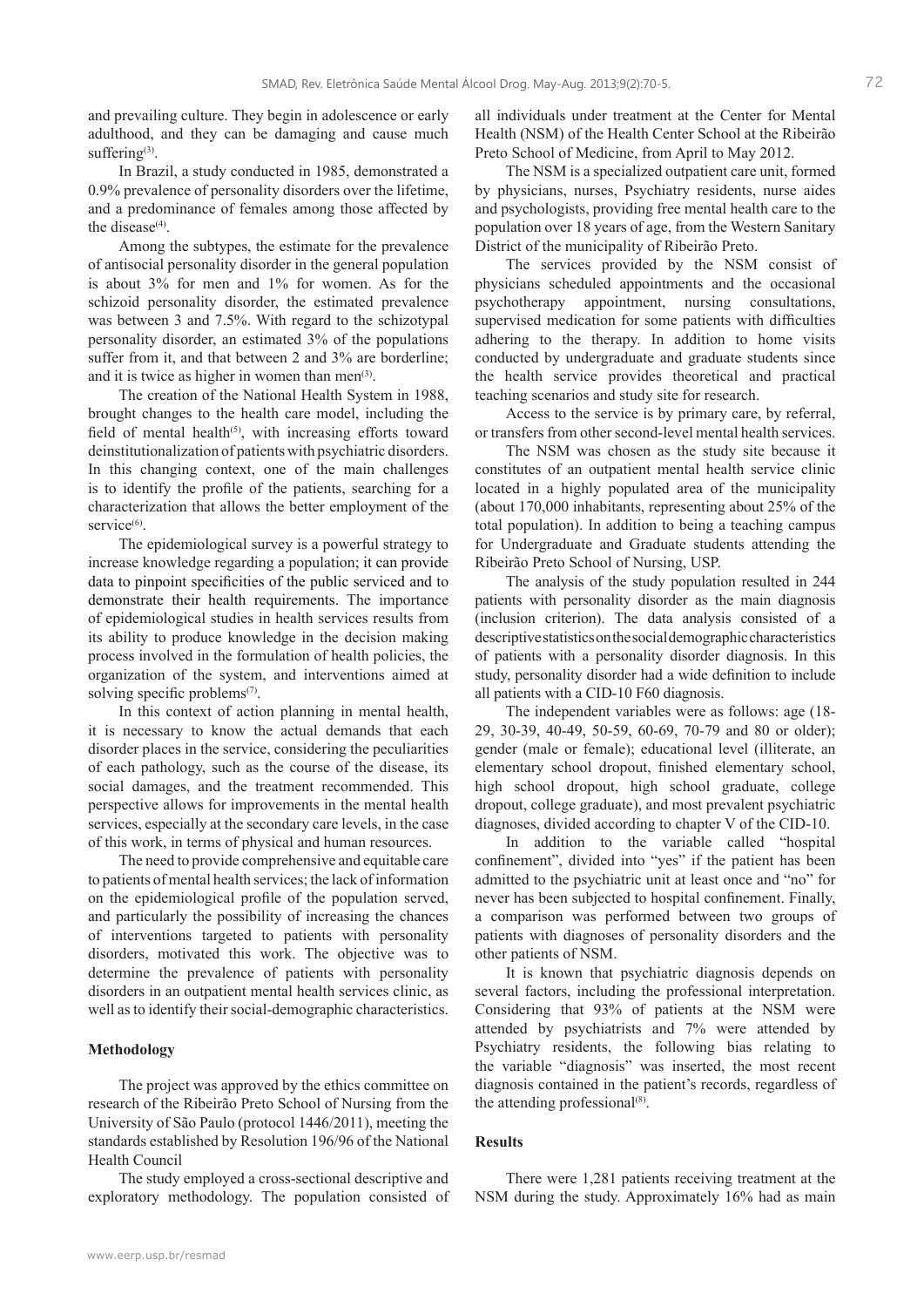diagnosis a personality disorder (244); therefore, it became necessary to study all the different types of personality disorders diagnosed at the NSM.

Figure 1 shows the most frequent types of personality disorders treated at the service clinic. The most prevalent is the F 60.3 diagnoses, emotionally unstable personality

disorder, or borderline. Followed by the histrionic personality and the nonspecific personality disorders. The other disorders had a low prevalence, being grouped in the "others" category (F60, F60.2, F60.6, F60.7, F61, F61.0, F63.3, F64.0, F65, F68.1, and F68.2).



Figure 1 - Types of personality disorders as observed in the general picture of the personality disorder patients at the NSM. Ribeirão Preto, SP, Brasil, 2012

Table 1 presents comparative data among patients with personality disorders and the general population at the NSM. **Variable**

Table 1 - Social-demographics and health conditions of patients suffering from personality disorders and the other patients of the NSM. Ribeirão Preto, SP, Brasil, 2012

| Variable                                  | <b>Patients with</b><br>Personality<br>Disorder (%) | <b>Patients</b><br>with other<br>diagnoses (%) |
|-------------------------------------------|-----------------------------------------------------|------------------------------------------------|
| Number of participants (n)                | 244                                                 | 1,281                                          |
| Gender                                    |                                                     |                                                |
| Female                                    | 80.7                                                | 68.7                                           |
| Male                                      | 19.3                                                | 31.3                                           |
| Age group                                 |                                                     |                                                |
| Up to 29                                  | 12.7                                                | 8.4                                            |
| From 30 to 39                             | 23.4                                                | 16.4                                           |
| From 40 to 49                             | 29.1                                                | 23.7                                           |
| From 50 to 59                             | 25.4                                                | 26.5                                           |
| 60 and older                              | 9.4                                                 | 25.0                                           |
| <b>Educational level</b>                  |                                                     |                                                |
| Elementary School dropout                 | 20.1                                                | 19.8                                           |
| <b>Finished Elementary School</b>         | 8.2                                                 | 8.0                                            |
| High School dropout                       | 0.4                                                 | 1.5                                            |
| School graduate                           | 16.4                                                | 10.0                                           |
| College dropout                           | 0.4                                                 | 0.5                                            |
| College graduate                          | 2.9                                                 | 1.9                                            |
| Unregistered                              | 51.6                                                | 58.1                                           |
| Illiterate                                |                                                     | 0.2                                            |
| Number of Psychiatric<br>Hospitalizations |                                                     |                                                |
| $\Omega$                                  | 82.0                                                | 81.7                                           |
| 1                                         | 12.3                                                | 10.9                                           |
| 2 or more                                 | 5.7                                                 | 7.4                                            |
|                                           |                                                     | $\sqrt{2}$                                     |

#### Table 1 - (continuation)

| Variable                  | <b>Patients with</b><br>Personality<br>Disorder (%) | <b>Patients</b><br>with other<br>diagnoses (%) |
|---------------------------|-----------------------------------------------------|------------------------------------------------|
| Psychiatric Comorbidities |                                                     |                                                |
| 0                         | 31.2                                                | 74.2                                           |
|                           | 57.4                                                | 22.3                                           |
| 2 or more                 | 11.5                                                | 3.5                                            |

As observed in the overall population of NSM patients, the women were also the majority among those diagnosed with personality disorders; however, their percentages are even higher, constituting almost 81% of the total compared with about 69% of the NSM profile.

Regarding the age distribution, the average age of patients with personality disorders is lower than in the general population of patients at the NSM. This difference is even more evident when comparing the mean age calculated; for those diagnosed with personality disorders the mean was about 44.1 years and in the overall picture of the NSM 49.7 years (Table 2), this difference is statistically significant. It is also relevant that less than 10% of those with personality disorder are 60 years or older.

Table 2 - Comparison between the mean age and treatment duration among patients with personality disorder and the general population under treatment at the NSM - Ribeirão Preto, SP, Brazil, 2012

| Variable                      | <b>Personality</b><br>Disorders (mean) | <b>General Population</b><br>NSM (mean) | $P^*$ value |
|-------------------------------|----------------------------------------|-----------------------------------------|-------------|
| Age (years)                   | 44 1                                   | 49.7                                    | < 0.001     |
| Treatment<br>Duration (years) | 4.9                                    | 74                                      | < 0.001     |
| * Student t test              |                                        |                                         |             |

*(continue...)*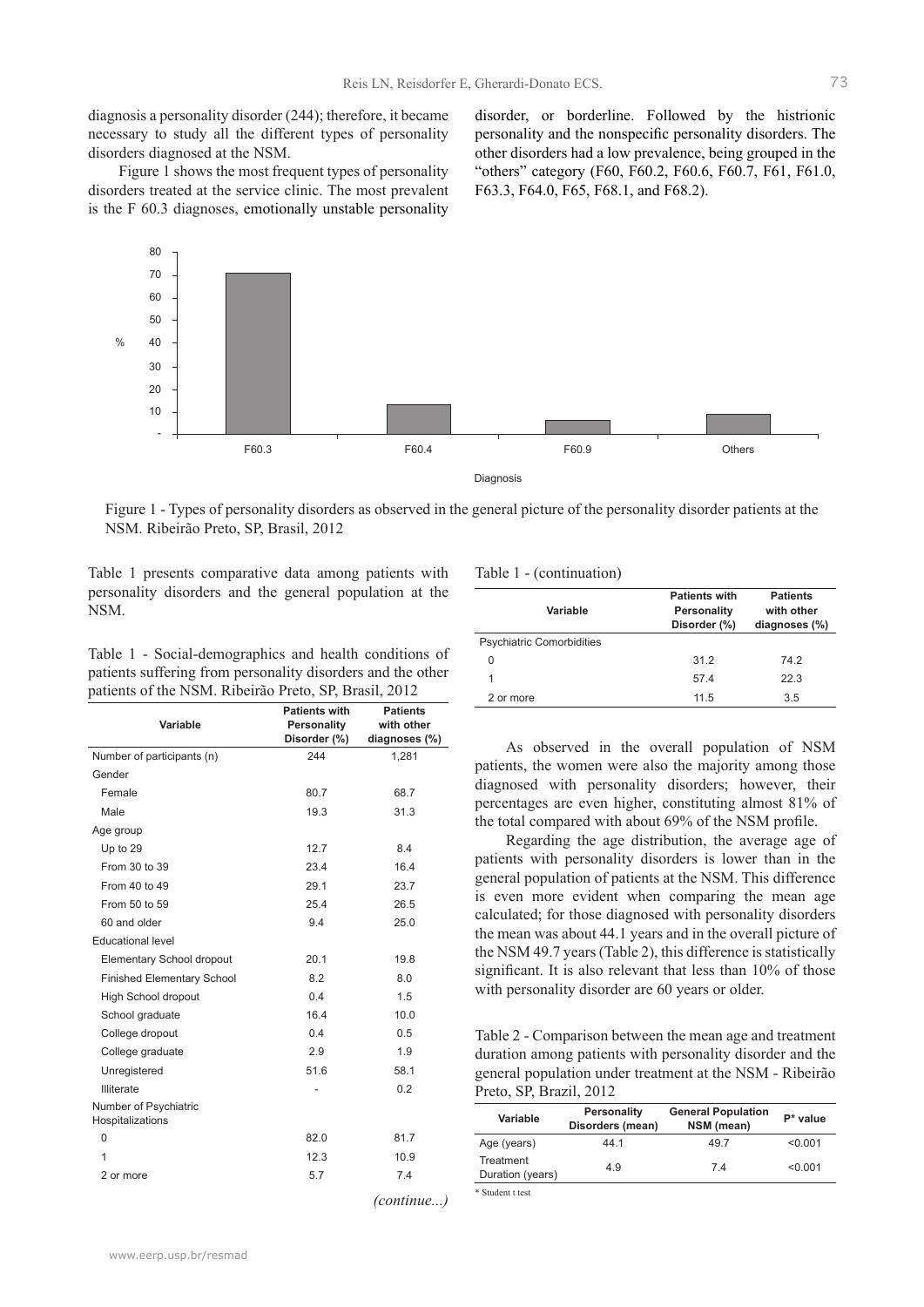In relation to the distribution by educational levels, there is a certain similarity between the profiles of diagnosed personality disorder patients and the overall picture of the NSM. About 58% of those diagnosed with personality disorders have at the most elementary education. However, in general, patients with personality disorders have higher educational levels compared to the general profile of the NSM, concentrated in the secondary and tertiary levels.

Regarding the need for hospitalization, the vast majority of patients with personality disorders never required hospitalization, similar to the results from the general population of patients at the NSM.

The duration of the psychiatric treatment also showed a statistically significant difference between the two groups. Patients with personality disorders have a lower mean for the treatment duration compared with the general population of patients (Table 2).

#### **Discussion**

This study examined the prevalence of personality disorder diagnosis in a secondary service of mental health care in a large city, in the state of São Paulo. The outcome prevalence was 16%, with the main disorder being identified as emotionally unstable personality disorder or BPD (approximately 70%) with a higher prevalence among women, ages between 40 and 49 years, and lower levels of education. Furthermore, 18% of the patients have required hospitalization at some point in life.

Their profiles were epidemiologically compared with the other patients attending the service clinic. Patients with personality disorders have a gender distribution similar to the other patients; they are younger, with a slightly higher educational level, with the hospitalization prevalence similar to the other patients, and the duration of psychiatric treatment is lower.

One of the difficulties encountered during this study was the diversity of diagnoses. Because, this is a service that employs medical students and residents, a lot of times patients are seen by a diverse number of professionals throughout the years; thus, resulting in several modifications of the diagnosis. As inclusion criteria, the choice was for the last diagnosis registered in the medical records.

Furthermore, it was a challenge to find similar studies for the comparison of the results. A systematic search performed in the SciELO, PubMed, and Medline databases, using the keywords *"personality disorders",* and *"prevalence",* resulted in only a few articles related to the topic of this study. However, there were some similar articles related to borderline emotionally unstable personality disorder. Thus, greater focus will be given to this diagnosis because it was the most prevalent in the study.

The prevalence of personality disorders was about 16%, similar to the 13.4% results from a 2001 Norwegian study<sup>(9)</sup> conducted with a community sample.

Among the various types of personality disorders, the most frequent in this study was the emotionally unstable personality disorder or borderline, which is consistent with the available literature $(10)$ . The expected prevalence of this disorder in patients from outpatient clinics is around  $10\%^{(11)}$ 

With regard to the gender, the sample presented distribution similar to the literature<sup>(12)</sup>. Studies show a prevalence of about 75% of women affected by the disorder<sup> $(10)$ </sup>, close to the 81% found in this study.

Despite of the difficulties in determining the causes of the disease, studies show that gender plays an essential role. Researchers have reported substantial differences in the serotonergic function between men and women, which may be related to the development of this disorder<sup> $(13)$ </sup>.

Regarding the age of the subjects studied, there was an inverse relationship to results usually found in the literature. Studies have found a higher prevalence among young adults<sup>(9 to 10, 14)</sup>, whereas in the present study, there is a larger number of cases among the 40-49 age group.

This difference could be related to the fact that many people can live with this disorder for many years and only search for medical help at a later stage of life. This need for intervention may be caused by a catastrophic occurrence such as a major loss, a highly confrontational situation, among others $(10)$ .

Approximately 58% of individuals surveyed have low educational levels, i.e., finished elementary school was the highest level achieved. A study found in the literature demonstrated that the prevalence of personality disorders is greater in individuals with lower educational levels (9). One possible explanation for this finding is the frequent early onset of the disease, hindering their participation in school activities. In addition, there is a sub-recording of this information and this data refers to information collected for the study.

As for the need for hospitalization during their lifetime, there is a prevalence of about 16%. A comparison with the remaining individuals with different pathologies, demonstrated that patients with personality disorders required more hospitalization than patients suffering from depression (5%), and less than the schizophrenic patients  $(37%)$ .

These findings are in agreement with a study conducted among patients that were confined to a general hospital for 10 years<sup>(15)</sup>. It shows a 15% prevalence of personality disorders, 19% of schizophrenia, and 30% of mood disorders.

At this point, it is essential to make a comparison between the data from this study and the results from a similar survey conducted in the United States, where 72% of the patients required hospitalization<sup>(11)</sup>. The author states that traditionally, outpatient services in that country focus their attention on individuals with mood disorders and schizophrenia, presenting difficulties in dealing with crises situations of patients with personality disorders. Individuals with this disorder tend to exhibit aggressive and impulsive behaviors, and self-destructive attitudes, including suicide attempts, of which around 10% of patients succeed in ending their lives $(16)$ .

Despite all the controversies surrounding the topic, psychiatric hospitalization remains an indispensable